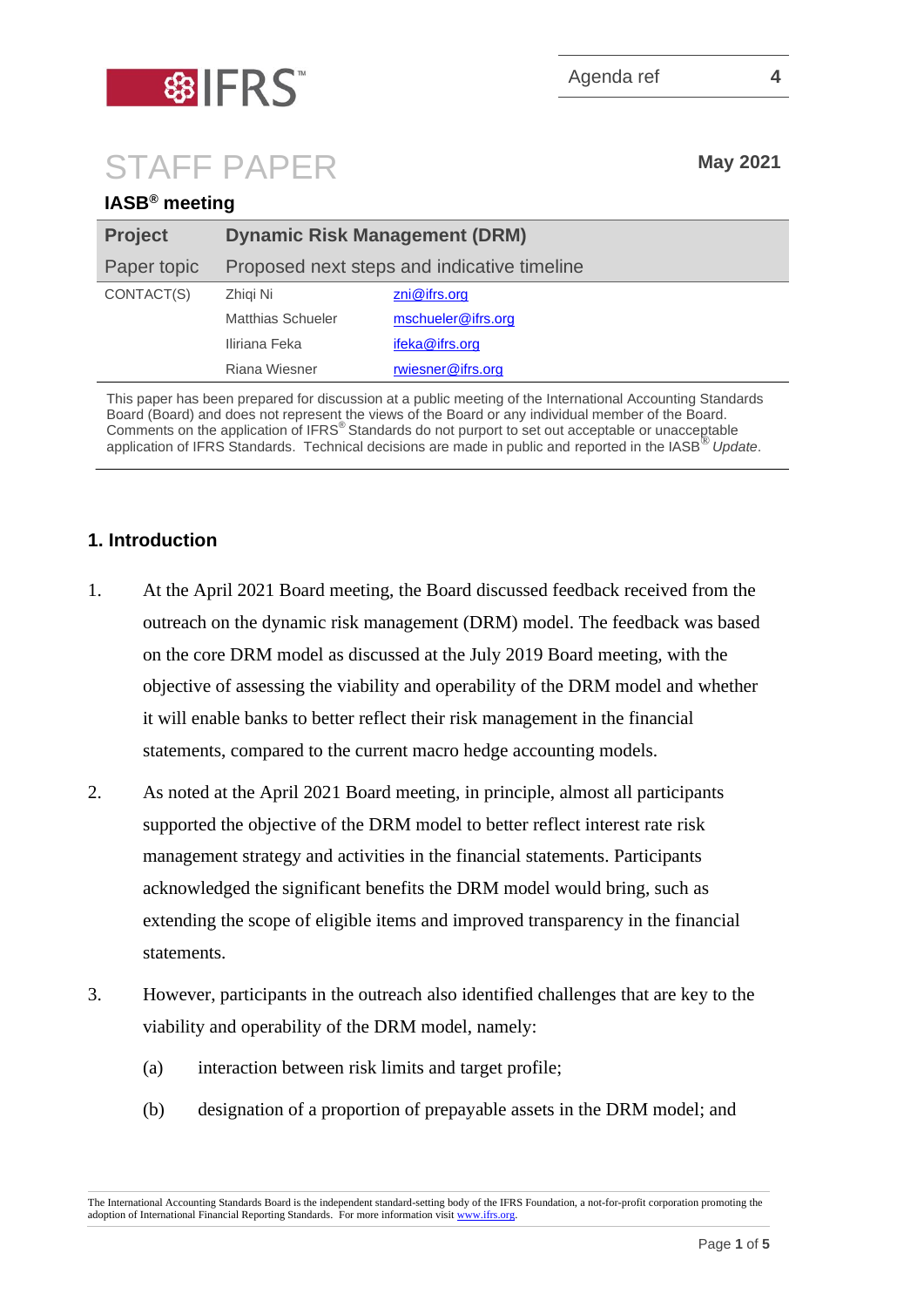- (c) recognising changes in the fair value of derivatives in other comprehensive income (OCI).
- 4. This paper sets out the proposed next steps and our indicative timelines to address the key challenges identified from the outreach set out in paragraph [3](#page-0-0) of this paper.
- 5. At this meeting, the staff are not asking the Board to make any decisions based on this paper. Nevertheless, the staff welcome any questions or comments that Board members may have on the proposed next steps or the indicative project timeline.

#### **2. Structure of this paper**

- 6. This paper provides an overview of:
	- (a) Proposed next steps (paragraphs [7–](#page-1-0)[9\)](#page-2-0); and
	- (b) Key areas for further development in the core DRM model (paragraphs  $11-19$  $11-19$ :
	- (c) Indicative timeline (paragraph [20\)](#page-4-1); and
	- (d) Ouestion for the Board (paragraph [21\)](#page-4-2).

#### **3. Proposed next steps**

- <span id="page-1-0"></span>7. Consistent with the phased approach of the DRM project, the staff are of the view that it is essential to first focus on the questions and issues participants have identified as key to the viability and operability of the core DRM model as described in paragraphs [11](#page-2-1)[–19.](#page-4-0) Other feedback relating to the refinement of the DRM model will be considered later in the project.
- 8. Accordingly, the staff plan to perform further research and analysis of the key elements of the core DRM model to explore whether acceptable solutions could be developed as the next step of the project. During this time, the staff will also reach out to other stakeholders, such as prudential regulators and users of financial statements on the key elements of the DRM model. This will help the Board to determine whether these issues can be resolved before deciding on the project direction.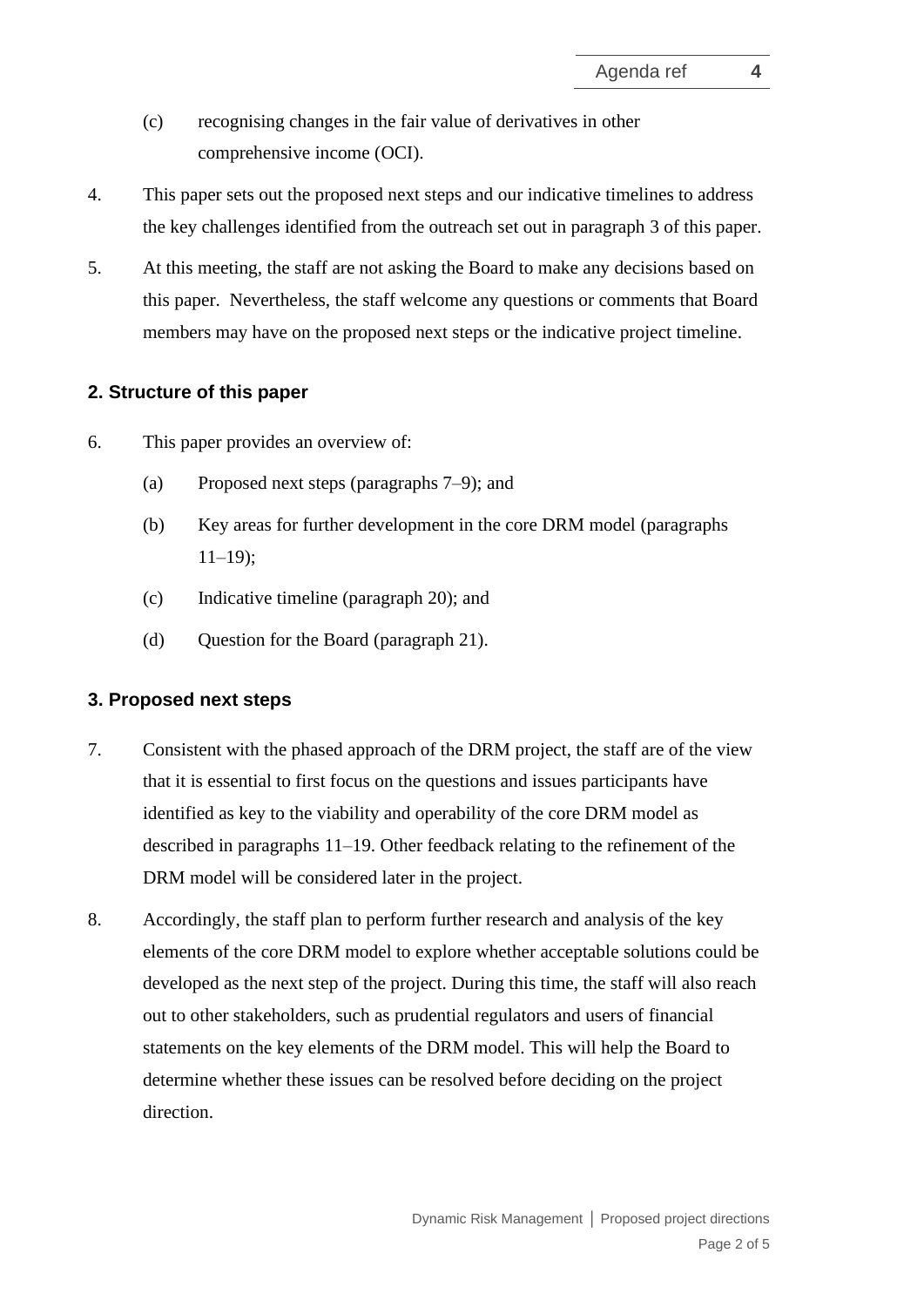<span id="page-2-0"></span>9. The staff acknowledge that there may be entities in other industries (such as insurance companies) that have shown an interest in the DRM project, however, the staff do not plan on conducting wider outreach on the DRM model until the Board has decided on the project direction.

## **4. Key areas for further development in the core DRM model**

10. The staff have presented the key issues listed in paragraph [3](#page-0-0) of this paper, based on their significance to the viability of operability of the DRM model as well as the interaction among the topics, and thus the staff are of the view that it is best to consider the issues in the order listed below.

#### *4.1 Interaction between risk limits and target profile*

- <span id="page-2-1"></span>11. The target profile is one of the most important elements of the DRM model and has fundamental implications to the performance assessment of the DRM model. As discussed in the [agenda paper 4C](https://www.ifrs.org/content/dam/ifrs/meetings/2021/april/iasb/ap4c-dynamic-risk-management-feedback-from-outreach-target-profile.pdf) for the April 2021 Board meeting, participants universally said that their target profile is defined on a risk limits basis instead of a single outcome. Consequently, participants were of the view that if the DRM model were to require the target profile to be a single outcome, it would be an artificial exercise and a fundamental departure from their interest rate risk management strategy and activities.
- 12. Based on the feedback received, the staff are of the view that unless risk limits are incorporated into the target profile, the DRM model may not achieve the objective of better reflecting the entity's interest risk management strategy in the financial statements. We therefore consider the interaction between risk limits and the target profile the most significant issue that needs to be considered first.
- 13. In addition, the staff also think it would be helpful to revisit the definition of the target profile to closer align it with the concepts used in a risk management context, as suggested in the Appendix A of the [agenda paper 4C](https://www.ifrs.org/content/dam/ifrs/meetings/2021/april/iasb/ap4c-dynamic-risk-management-feedback-from-outreach-target-profile.pdf) for the April 2021 Board meeting.

### *4.2 Designation of a proportion of prepayable assets*

14. As discussed in the [agenda paper 4D](https://www.ifrs.org/content/dam/ifrs/meetings/2021/april/iasb/ap4d-dynamic-risk-management-feedback-summary-designation-of-expected-cash-flows-and-impact-on-imperfect-alignment.pdf) for the April 2021 Board meeting, the 'bottom layer approach' was widely raised during the recent outreach and most outreach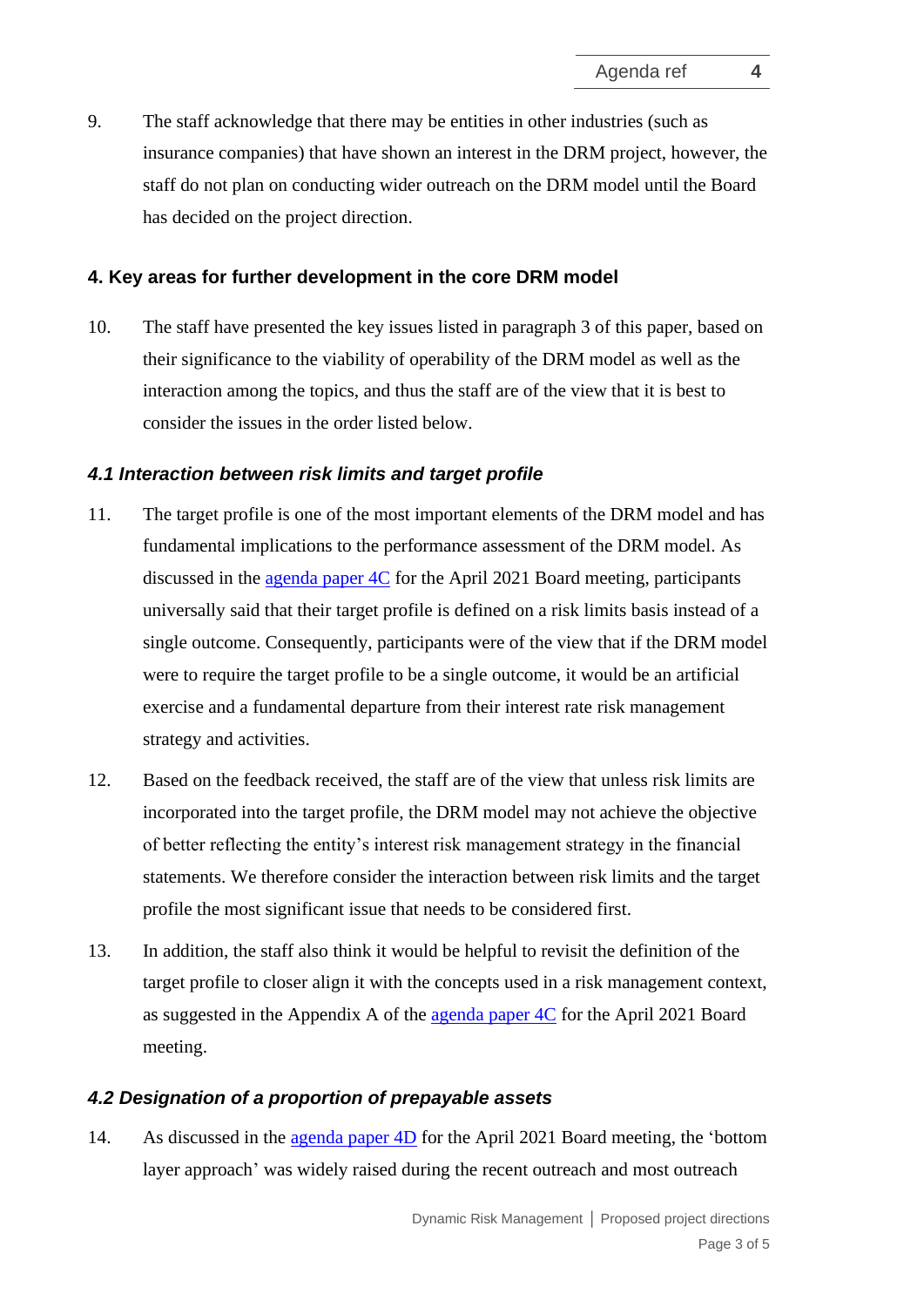participants recommended the Board to permit the designation of a layer (eg bottom layer) of prepayable assets in the DRM model. This is partly because the 'bottom layer' approach is applied as part of the EU carve-out of IAS 39, and some participants mentioned that the requirements issued by the Financial Accounting Standards Board (FASB) also include a similar approach—the 'last-of-layer' method.

<span id="page-3-0"></span>15. The staff are of the view that a layer approach as a reflection of the interest rate risk management strategy is closely linked with the concept of risk limits. Risk managers would only be able to leave the interest rate risk from the upper layer unhedged when it falls within the acceptable risk limits, as otherwise they would not be able to achieve their interest rate risk management strategy. If a solution could be developed to incorporate risk limits into the target profile, changes in prepayment expectations might not result in the immediate recognition of a gain or loss (ie imperfect alignment), and therefore might achieve the main benefit of the layer approach as perceived by many participants (ie stability in profit and loss). As such, the staff propose to consider this issue next after the risk limits in Q4 2021.

#### *4.3 Recognising changes in fair value of derivatives in OCI*

- 16. Many banks provided feedback about recognising changes in fair value of derivatives in OCI similar to the mechanism of cash flow hedge accounting. Although most banks expressed concerns about the potential implications of this mechanism on regulatory capital, they acknowledged this is a regulatory matter and suggested the Board to keep dialogue with the regulators.
- 17. Accordingly, the staff think it is important to engage with prudential regulators as early as possible to ensure a common understanding of the nature of the DRM reserve in OCI.
- 18. Some banks are also concerned about the potential volatility in IFRS equity caused by the DRM model. They are concerned that volatility in IFRS equity could impact key performance indicators such as return on equity and would be misleading to the users of the financial statements. In some extreme scenarios, it may even lead to a negative equity balance, meaning the bank would be technically insolvent. They have suggested the Board to consider the use of fair value hedge mechanism to